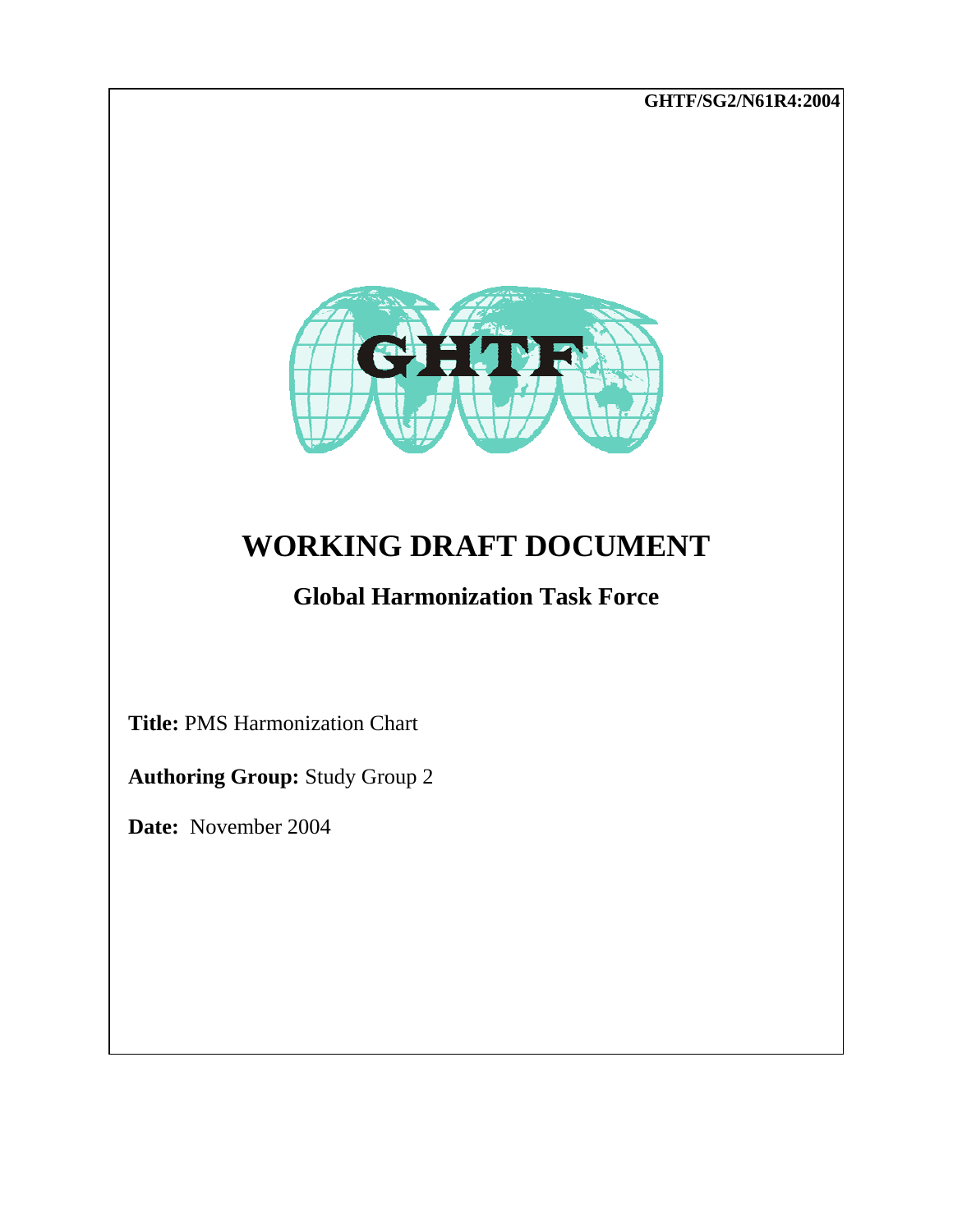### **Table of Contents**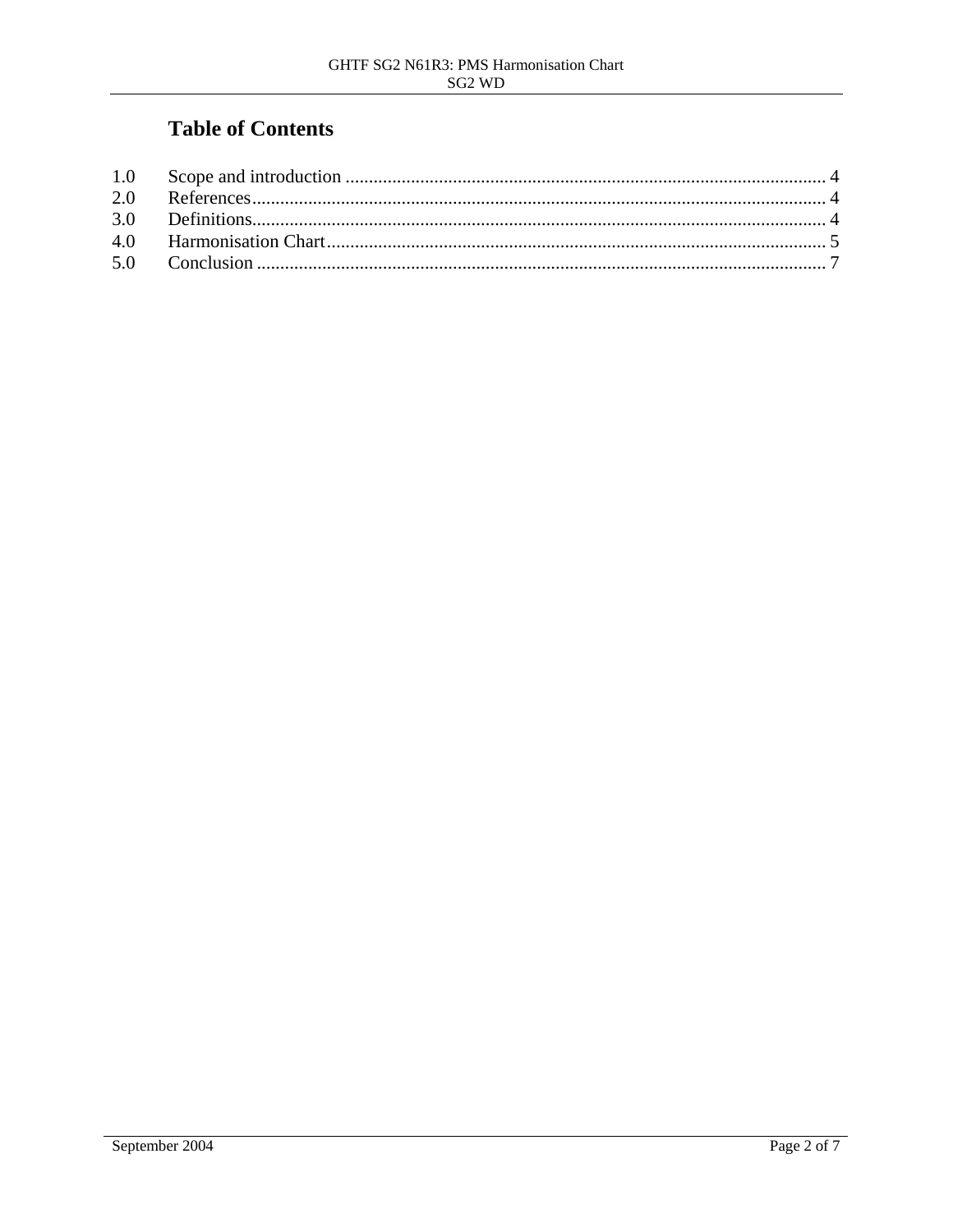#### **Preface**

The document herein was produced by the Global Harmonization Task Force, a voluntary group of representatives from medical device regulatory agencies and the regulated industry. The document is intended to provide *non-binding* guidance to regulatory authorities for use in the regulation of medical devices, and has been subject to consultation throughout its development.

There are no restrictions on the reproduction, distribution or use of this document; however, incorporation of this document, in part or in whole, into any other document, or its translation into languages other than English, does not convey or represent an endorsement of any kind by the Global Harmonization Task Force.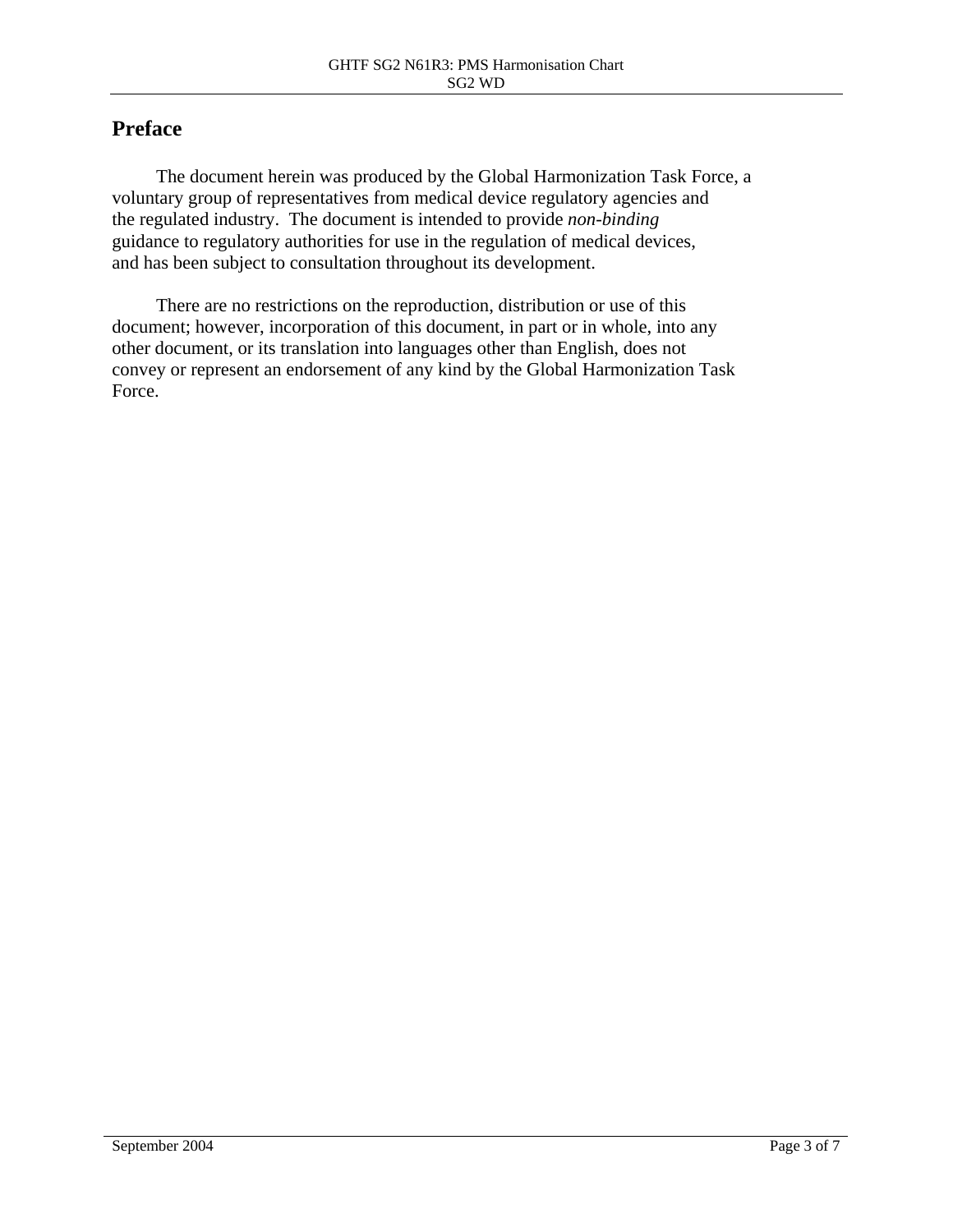#### <span id="page-3-0"></span>**1.0 Scope and introduction**

GHTF SG2 N16R5 (the SG2 Charge and Mission Statement) identified a number of tasks for SG2. The study group was to "define requirements for a common medical device vigilance system and provide an international protocol to define and facilitate the transmission of vigilance information on a global basis. " This has been the focus of SG2 for a number of years and a number of approved documents have been produced.

Another task identified in the Charge and Mission statement was to "…define recommendations and guidelines of post-market surveillance". This document represents the outcome of discussions on Post Market Surveillance (PMS) within SG2. The first step was to identify post-market surveillance activities and related regulations (summarized in SG2-N47) and then determine if there was a potential for harmonization of those activities in some way. This document reviews all post-market surveillance areas with a view to harmonization

#### **2.0 References**

GHTF SG2 N47: Review of Current Requirements on Postmarket Surveillance GHTF SG2 N16R5: SG2 Charge and Mission Statement

#### **3.0 Definitions**

none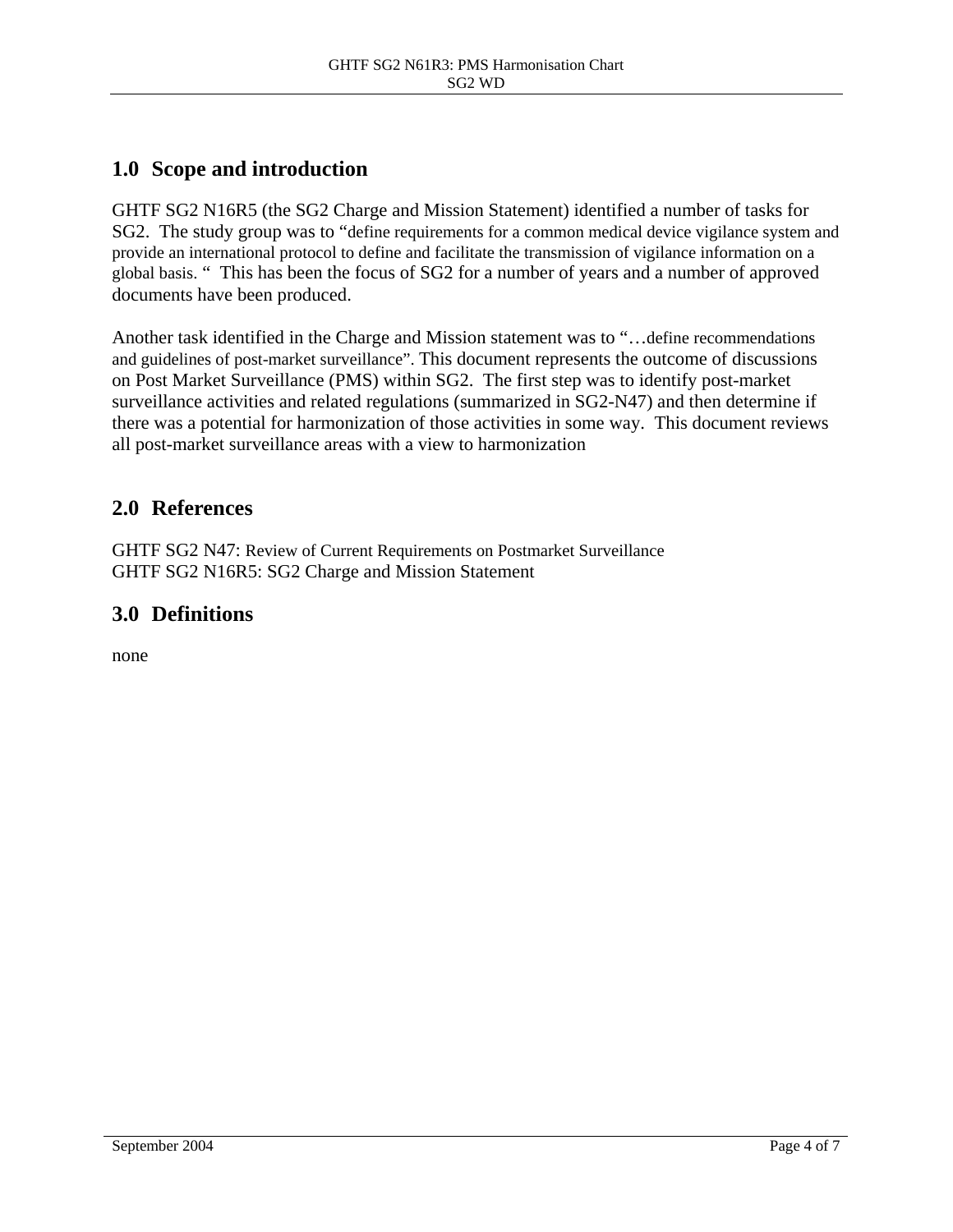#### **4.0 Harmonisation Chart**

Table 1 summarizes the current position of SG2 on the potential for harmonization regarding PMS activities and, where relevant, names of the organizations that in the opinion of the group would be best suited to cover the topic.

<span id="page-4-0"></span>

| <b>Post Market</b><br><b>Surveillance Activity</b> | <b>Short Description</b>                                                                      | <b>Comments</b>                                                                                                                                 | Useful? | Harmonisation In what areas?       | <b>Recommendation on</b><br>how to progress                                                                                          |
|----------------------------------------------------|-----------------------------------------------------------------------------------------------|-------------------------------------------------------------------------------------------------------------------------------------------------|---------|------------------------------------|--------------------------------------------------------------------------------------------------------------------------------------|
| <b>Laboratory Testing</b>                          | Testing of product for<br>compliance with<br>standards                                        |                                                                                                                                                 | no      |                                    | Sharing of corrective<br>action taken covered by<br>NCAR (SG2-N20).<br>Standards against which<br>tests are done developed<br>by ISO |
| Market Surveys on<br>Information                   | Market Surveys of<br><b>Technical and clinical</b><br>documentation                           | In the US & JP this is a<br>pre-market activity - In CA<br>and AU this is done as a<br>follow up to an issue with<br>specific types of devices. | no      |                                    | Results of surveys may be<br>shared using NCARs.                                                                                     |
| <b>Audits of Manufacturer</b><br>Facilities        | Inspect manufacturer<br>processes and<br>procedures for production<br>and complaints handling | only periodic audits in JP                                                                                                                      | yes     | auditing reports and<br>techniques | addressed by SG4                                                                                                                     |
| <b>Technical File Reviews</b>                      | <b>Review of Clinical and</b><br>Technical Information for<br>a specific product              |                                                                                                                                                 | no      |                                    | Standards for technical<br>files are addressed by<br><b>ISG1. Result of review</b><br>may be shared using an<br><b>NCAR</b>          |
| <b>Review of Product</b><br>Claims/Labeling        | Labeling includes labels,<br>IFU, promotional<br>materials, websites                          |                                                                                                                                                 | no      |                                    |                                                                                                                                      |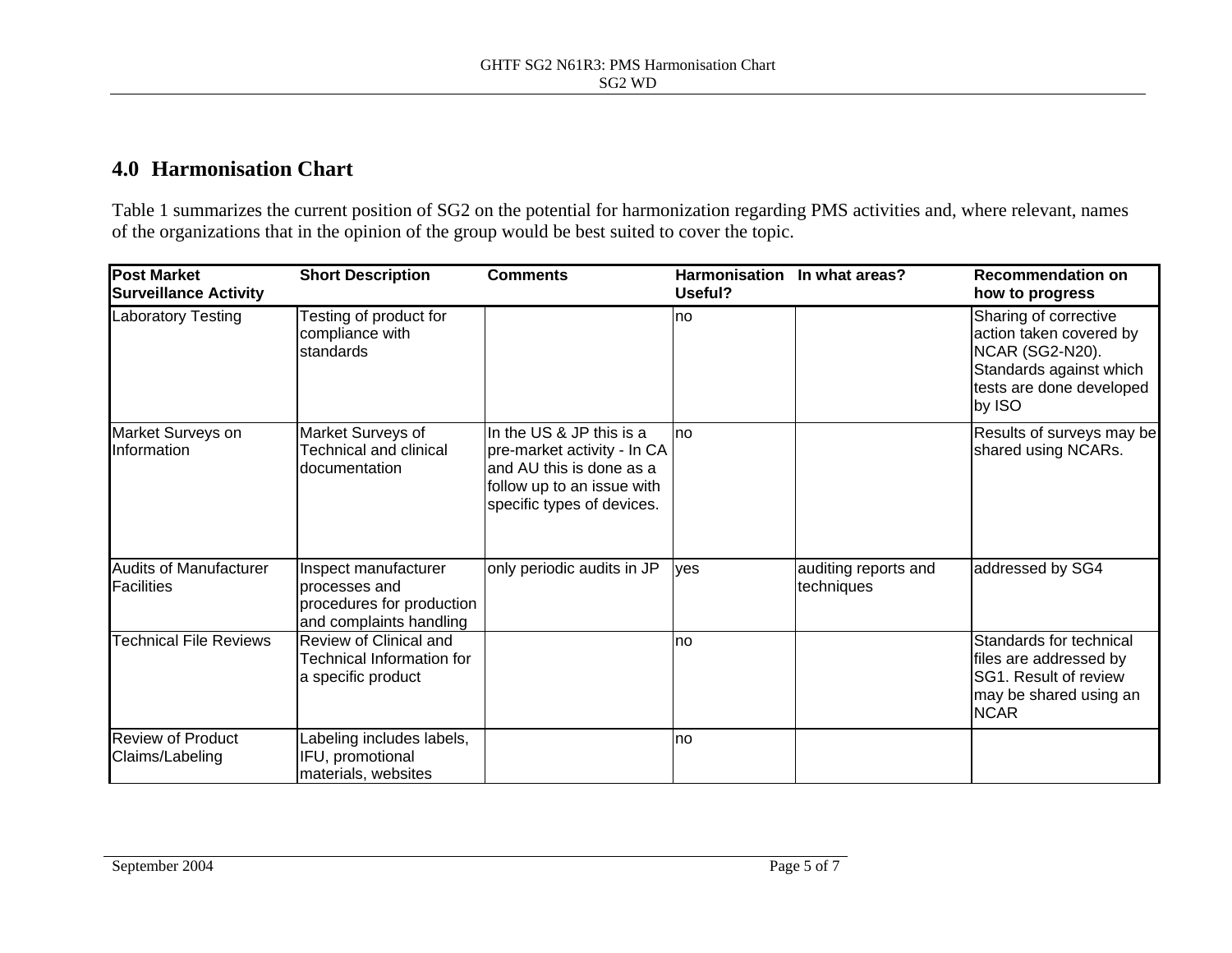#### GHTF SG2 N61R3: PMS Harmonisation Chart SG2 WD

| <b>Post Market</b><br><b>Surveillance Activity</b>                                                | <b>Short Description</b>                                                                                                                                     | <b>Comments</b>                                                                                                                                                        | Harmonisation In what areas?<br>Useful? |                                                                                                         | <b>Recommendation on</b><br>how to progress                                                                                    |
|---------------------------------------------------------------------------------------------------|--------------------------------------------------------------------------------------------------------------------------------------------------------------|------------------------------------------------------------------------------------------------------------------------------------------------------------------------|-----------------------------------------|---------------------------------------------------------------------------------------------------------|--------------------------------------------------------------------------------------------------------------------------------|
| <b>Condition of Approval</b><br>Studies, PMS Studies, re-<br>evaluation re-examination<br>schemes | Review of product -<br>associated clinical trials                                                                                                            | AU has the authority to<br>impose conditions<br>including request studies<br>but studies are not<br>normally requested. In<br>EU, at the request of a<br>Notified Body | yes                                     | Common format for<br>submitting report                                                                  | Could be addressed by<br>SG <sub>5</sub>                                                                                       |
| Recalls                                                                                           | Order, Monitor, and<br>Classify product recalls,<br>and disseminate written<br>communications to<br>appropriate recipients                                   | This may be an<br>enforcement activity not<br>part of PMS. CA cannot<br>order a recall. EU does<br>not classify recalls                                                | ves                                     | what to report in a recall, N57 will address this.<br>information given to<br>affected users            |                                                                                                                                |
| Enforcement                                                                                       | Prohibit distribution of<br>violative products via<br>regulatory processes such part of PMS<br>as injunction, product<br>seizure, import detention,<br>letc. | This may be an<br>enforcement activity not                                                                                                                             | <b>no</b>                               |                                                                                                         | Enforcement per se does<br>Inot need to be<br>harmonised. Safety<br>related measures taken<br>are addressed shared by<br>NCAR. |
| Vigilance/AE Monitoring                                                                           | Evaluate and investigate<br>reported device problems<br>and complaints                                                                                       |                                                                                                                                                                        | ves                                     |                                                                                                         | Addressed by SG2-N54                                                                                                           |
| Public Access to<br>Information                                                                   | Provide public access to<br>information taken and<br>reported to the Agency                                                                                  |                                                                                                                                                                        | <b>no</b>                               |                                                                                                         | Related to legislation<br>normally out of control of<br><b>NCAs</b>                                                            |
| <b>Standards Activities</b>                                                                       | Participate in global and<br>international programs<br>towards standardization<br>and harmonization                                                          |                                                                                                                                                                        | no                                      |                                                                                                         | Other groups are<br>responsible.                                                                                               |
| <b>Other Post-Market</b><br>feedback                                                              | Information on device<br>performance in post-<br>market phase.                                                                                               |                                                                                                                                                                        | ves                                     | What is the minimum<br>requirement for a<br>"systematic review of<br>experience gained "<br>(ISO 13485) | This is related to QS.<br>Could be addressed by<br>SG <sub>3</sub>                                                             |